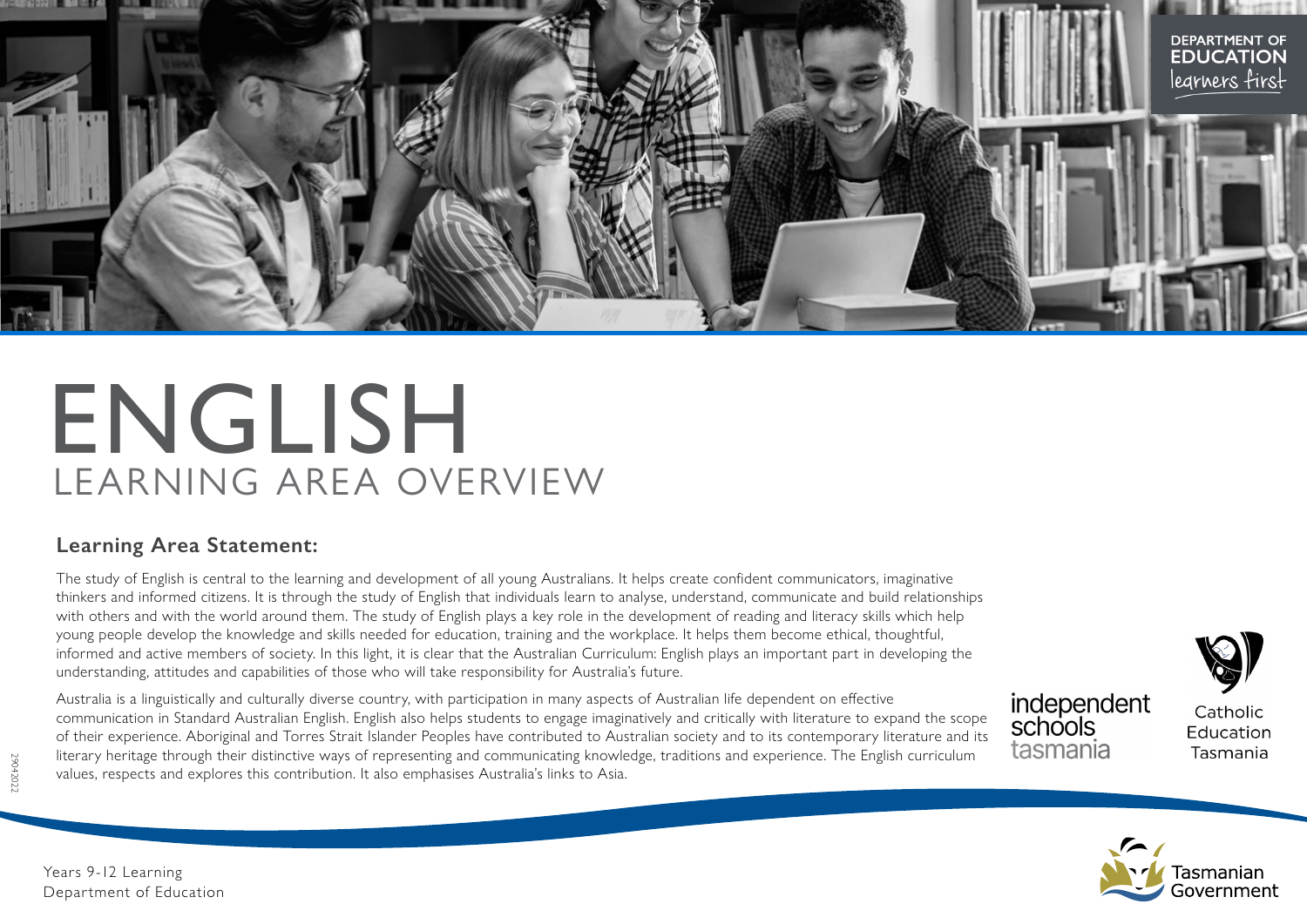## **Planned expiry of current courses\*:**

| <b>EXPIRING</b><br><b>END 2021</b> | <b>EXPIRING</b><br><b>END 2022</b>       | <b>EXPIRING</b><br><b>END 2023</b>                               | <b>EXPIRING</b><br><b>END 2024</b>                                | <b>EXPIRING</b><br><b>END 2025</b>                                                                     | <b>EXPIRING</b><br><b>END 2026</b> | <b>EXPIRING</b><br><b>END 2027</b> |
|------------------------------------|------------------------------------------|------------------------------------------------------------------|-------------------------------------------------------------------|--------------------------------------------------------------------------------------------------------|------------------------------------|------------------------------------|
|                                    | Practical English 1<br>English Applied 2 | English Writing 3<br>Essential Skills - Reading<br>and Writing 2 | <b>English Foundations 2</b><br>English 3<br>English Literature 3 | English as an Additional<br>Language or Dialect 1<br>English as an Additional<br>Language or Dialect 2 | Preliminary English<br>Stages 1-4  |                                    |
|                                    |                                          |                                                                  |                                                                   | English as an Additional<br>Language or Dialect 3                                                      |                                    |                                    |

*\* Subject to development, accreditation and course renewal processes*



## **Current Complementary Offerings Include:**

## **HAP**

There are currently no direct links to complementary HAP offerings

## **UCP**

There are currently no direct links to complementary UCP offerings

## **CERT I, II, III**

There are currently no direct links to any VET Qualifications in English in Tasmania

### **ASBA**

Australian School-based Apprenticeships

An Australian School-based Apprenticeship (ASbA) is a paid, employment-based training arrangement.

Students in Year 10, 11 or 12 are able to combine work, training and education to gain a nationally recognised qualification, usually at Certificate II or III level – across almost every industry sector and training package.

What could an ASbA look like in the English learning area?

This learning area complements ASbA pathways. For example, a learner could be employed as a school-based trainee one or two days a week in the administrative and support services industry.

For further information please visit the Department of Education's Website - [https://](https://www.education.tas.gov.au/parents-carers/parent-fact-sheets/australian-school-based-apprenticeship-asba/ ) [www.education.tas.gov.au/parents-carers/parent-fact-sheets/australian-school-based](https://www.education.tas.gov.au/parents-carers/parent-fact-sheets/australian-school-based-apprenticeship-asba/ )[apprenticeship-asba/](https://www.education.tas.gov.au/parents-carers/parent-fact-sheets/australian-school-based-apprenticeship-asba/ )

### **KEY TASMANIAN INDUSTRIES**

- Cultural
- Creative
- Screen
- Tourism
- International Education

The study of English complements all Primary Industries as 'communication' and literacy is integral across all industry areas.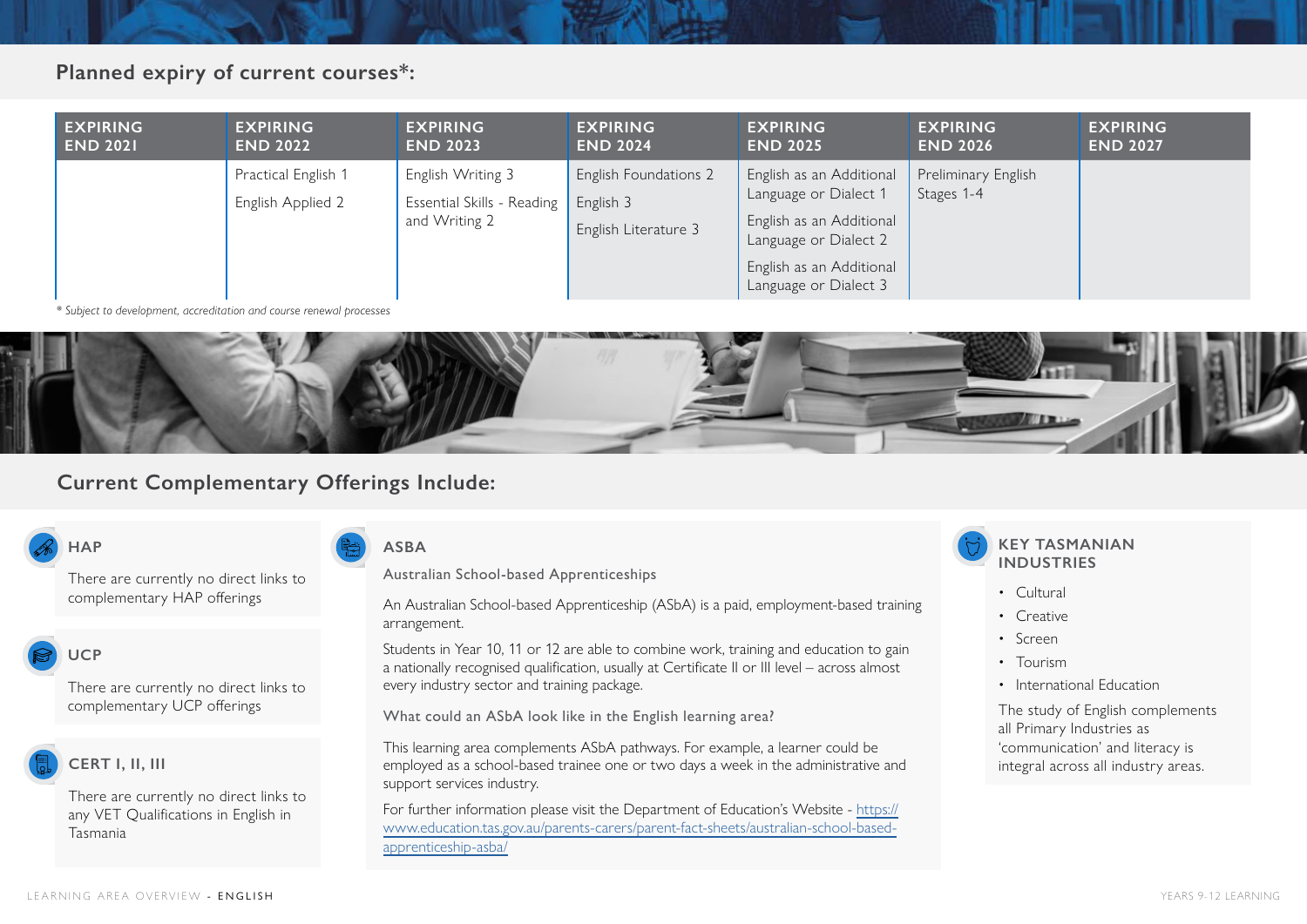# **Planned course provision\***

| <b>PRELIM</b>                                                                       | LEVEL I                                                 | LEVEL 2                       | LEVEL 3<br>(and further pathways) | LEVEL 3/4<br>(and further pathways) |  |  |
|-------------------------------------------------------------------------------------|---------------------------------------------------------|-------------------------------|-----------------------------------|-------------------------------------|--|--|
|                                                                                     |                                                         | Essential Skills Literacy (5) |                                   |                                     |  |  |
|                                                                                     |                                                         | English Inquiry               | English Inquiry                   |                                     |  |  |
| <b>Preliminary English</b>                                                          | <b>English Inquiry</b>                                  | English                       | English                           |                                     |  |  |
|                                                                                     |                                                         | English Studio                | <b>English Studio</b>             |                                     |  |  |
| $(Stages 1 - 4)$                                                                    |                                                         | English Literature            | English Literature                |                                     |  |  |
|                                                                                     | English as an Additional Languages<br>or Dialect (EALD) | EALD                          | <b>EALD</b>                       |                                     |  |  |
| * Subject to development, accreditation and course renewal processes.               |                                                         |                               |                                   |                                     |  |  |
| KEY - Focus Areas                                                                   |                                                         |                               |                                   |                                     |  |  |
| <b>Professional Studies</b><br>Transdisciplinary Projects<br>Discipline-based Study |                                                         |                               |                                   |                                     |  |  |
| <b>Work-based Learning</b>                                                          | Personal Futures                                        |                               |                                   |                                     |  |  |

## **Current pathways in – pathways out**

| <b>PATHWAYS IN</b>                                                       |                                                                                                                               | <b>PATHWAYS OUT</b>                                                                                                                        |  |  |  |
|--------------------------------------------------------------------------|-------------------------------------------------------------------------------------------------------------------------------|--------------------------------------------------------------------------------------------------------------------------------------------|--|--|--|
| Australian Curriculum                                                    | Australian Curriculum - Packages of Learning                                                                                  | The English courses may provide a pathway to certificate or diploma course                                                                 |  |  |  |
| Australian Curriculum                                                    | Packages of Learning are aligned to an identified growth industry and adopt an                                                | offered by TasTAFE and/ or through a private provider.                                                                                     |  |  |  |
| English Year 10                                                          | integrated approach to teaching the Australian Curriculum in years 9 and 10.                                                  | Pathways to Tertiary study                                                                                                                 |  |  |  |
| https://www.<br>australiancurriculum.edu.<br>au/f-10-curriculum/english/ | • Advanced Manufacturing<br>• Agriculture, Food & Natural Resources<br>• Architecture & Construction<br>Hospitality & Tourism | The University of Tasmania has a broad range of offerings at both<br>undergraduate and postgraduate level for learners in English courses. |  |  |  |
|                                                                          | Health and Community Services                                                                                                 |                                                                                                                                            |  |  |  |

## **Curriculum priorities**



**ENGAGEMENT**

Strengthening engagement for learners with innovative curriculum at point of need and place

#### **PATHWAYS**

星 Strengthening pathways for learners through a tailored and future-focussed curriculum that leads into further education, training and work

# $\mathscr{A}$

## **WORK AND LIFE**

Preparing learners for work and life with contemporary curriculum that leads to productive and fulfilling lives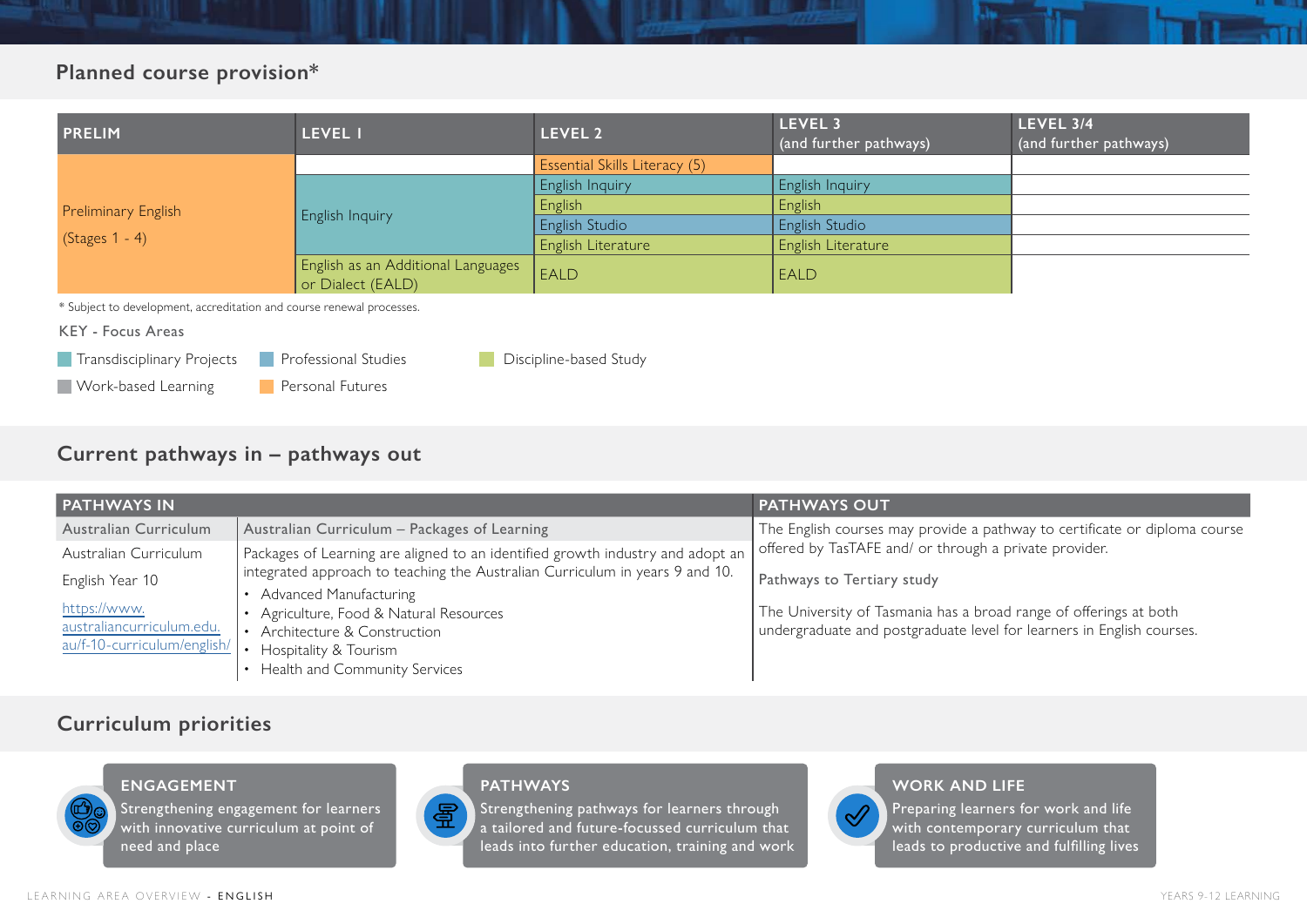# **Planned course provision by year\***

# 2022

| <b>PRELIM</b>       | <b>LEVEL I</b>         | LEVEL <sub>2</sub>                             | LEVEL 3 (and further pathways) | LEVEL 3/4 (and further pathways) |
|---------------------|------------------------|------------------------------------------------|--------------------------------|----------------------------------|
|                     |                        | Essential Skills - Reading and<br>Writing (10) |                                |                                  |
|                     |                        | English Applied (15)                           |                                |                                  |
| Preliminary English |                        |                                                | English (15)                   |                                  |
| (Stages 1 - 4)      | Practical English (10) | English Foundations (15)                       | English Writing (15)           |                                  |
|                     |                        |                                                | English Literature (15)        |                                  |
|                     | EALD (15)              | <b>EALD (15)</b>                               | EALD (15)                      |                                  |

# 2023

| <b>PRELIM</b>       | LEVEL I                | LEVEL 2                                        | LEVEL 3 (and further pathways) | LEVEL 3/4 (and further pathways) |
|---------------------|------------------------|------------------------------------------------|--------------------------------|----------------------------------|
|                     |                        | Essential Skills - Reading and<br>Writing (10) |                                |                                  |
|                     | <b>English Inquiry</b> | English Inquiry                                |                                |                                  |
| Preliminary English |                        |                                                | English (15)                   |                                  |
| $(Stages 1 - 4)$    |                        | English Foundations (15)                       | English Writing (15)           |                                  |
|                     |                        |                                                | English Literature (15)        |                                  |
|                     | <b>EALD (15)</b>       | EALD (15)                                      | EALD (15)                      |                                  |

# 2024

| <b>PRELIM</b>       | <b>LEVEL I</b>  | <b>LEVEL 2</b>                       | LEVEL 3 (and further pathways) | LEVEL 3/4 (and further pathways) |
|---------------------|-----------------|--------------------------------------|--------------------------------|----------------------------------|
|                     |                 | <b>Essential Skills Literacy (5)</b> |                                |                                  |
|                     | English Inquiry | English Inquiry                      | <b>English Inquiry</b>         |                                  |
| Preliminary English |                 | English Foundations (15)             | English (15)                   |                                  |
| $(Stages 1 - 4)$    |                 | English Studio                       | <b>English Studio</b>          |                                  |
|                     |                 |                                      | English Literature (15)        |                                  |
|                     | EALD (15)       | EALD (15)                            | EALD (15)                      |                                  |

\* Subject to development, accreditation and course renewal processes. For further information regarding future years, please see the planned course provision document.

**RETERING**